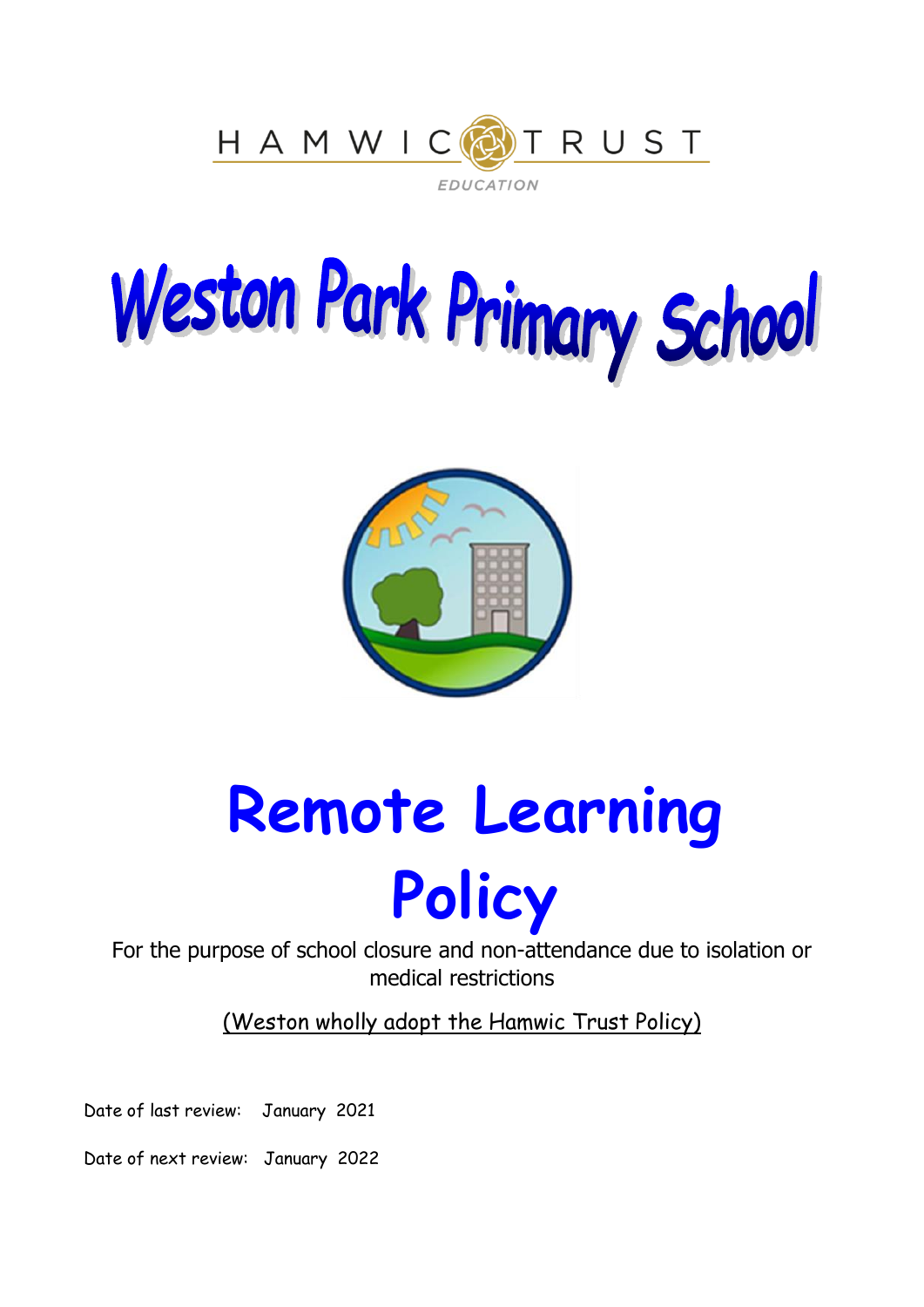#### **Aims**

- To ensure there is a planned approach to remote learning during full and partial school closures
- To ensure there is a planned approach for any 1:1 remote learning
- To set out expectations of staff providing remote learning
- To set out expectations of children receiving remote learning
- To provide appropriate safeguarding and data protection guidelines

#### **Context**

The most recent government expectation of online learning can be found in the document *Restricting Attendance During the National Lockdown: Schools* (7<sup>th</sup> Jan 2021). The key expectations in this document are:

- The remote education provided should be equivalent in length to the core teaching pupils would receive in school and will include **both** recorded or live direct teaching time, **and** time for pupils to complete tasks and assignments independently
- The amount of remote education provided should be, as a minimum:
	- o Key Stage 1: 3 hours a day on average across the cohort, with less for younger children
	- o Key Stage 2: 4 hours a day
	- o Key Stages 3 and 4: 5 hours a day
- When planning and delivering remote education:
	- o teach a planned and well-sequenced curriculum so that knowledge and skills are built incrementally, with a good level of clarity about what is intended to be taught and practised in each subject so that pupils can progress through the school's curriculum
	- o select a digital platform for remote education provision that will be used consistently across the school in order to allow interaction, assessment and feedback and make sure staff are trained and confident in its use.
- Overcome barriers to digital access for pupils by:
	- o distributing school-owned laptops accompanied by a user agreement or contract
	- o providing printed resources, such as textbooks and workbooks, to structure learning, supplemented with other forms of communication to keep pupils on track or answer questions about work.
- Have systems for checking, daily, whether pupils are engaging with their work, and work with families to rapidly identify effective solutions where engagement is a concern
- Identify a named senior leader with overarching responsibility for the quality and delivery of remote education, including that provision meets expectations for remote education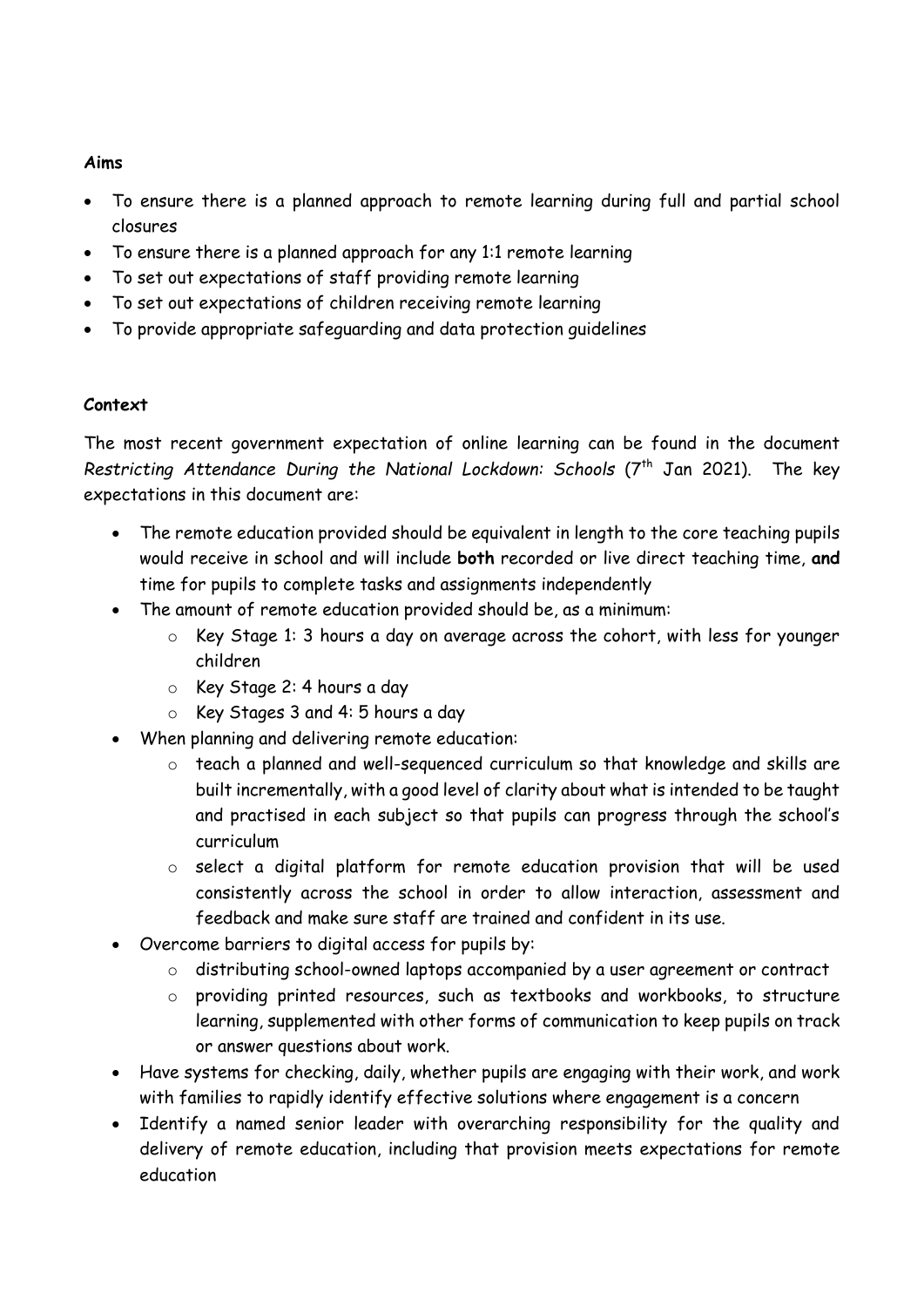Publish information for pupils, parents and carers about their remote education provision on their website by 25 January 2021 – an optional template is available

#### **Hamwic Trust Expectations**

In addition to the above guidelines, the Hamwic Trust Executive have set the expectation that:

- Where recorded lessons are being used from externals sources, such as the Hamwic Online YouTube site, Oak Academy or the BBC teaching programme, schools will ensure there is at least one recorded or live input from a teacher in the child's year group daily. For example:
	- o a welcome at the beginning of the day to set out what the learning will be
	- o a class/year group assembly
	- o a class/year group story
- Vulnerable children receiving remote learning will be contacted at least 3 times a fortnight to check on their progress and wellbeing
- All children will receive a personal contact from a member of the school staff at least once a fortnight.

| Task            | Expectation                                                     | Responsibility    |
|-----------------|-----------------------------------------------------------------|-------------------|
| Planning and    | Lessons to be provided each day                                 | Allocated year    |
| setting remote  | English 1 hour<br>$\bullet$                                     | group teacher     |
| learning        | Maths 1 hour<br>$\bullet$                                       |                   |
|                 | 2 non core subjects<br>$\bullet$                                |                   |
| Recording and   | Lessons will be on the learning platform by 8am on<br>$\bullet$ | Allocated         |
| uploading       | the day of use.                                                 | teacher           |
| remote learning | Learning will be uploaded onto the year group<br>$\bullet$      |                   |
|                 | section of Seesaw                                               |                   |
| Live lessons    | No Live Lessons will be undertaken<br>$\bullet$                 | Teacher TA        |
| and 1:1 lessons |                                                                 |                   |
| Providing and   | Ensure the children receive the same learning as<br>$\bullet$   | Allocated         |
| supervising     | those remotely and support learning in the tasks                | teacher/TA/       |
| learning for    | set.                                                            | <b>HLTA</b>       |
| those in school | Supervise break times and ensure the children have<br>$\bullet$ |                   |
|                 | a session of exercise each day.                                 |                   |
| Check remote    | Check the work submitted and who has been online<br>$\bullet$   | Class teacher, or |
| learning is     | to attempt work.                                                | teacher           |
| being accessed, | Respond to any emailed/chat function questions<br>$\bullet$     | uploading remote  |
| completed and   | from children. Provide summary feedback to pupils               | learning          |
| checked for     | about how they are getting on with their work.                  | <b>TA</b>         |
| accuracy        |                                                                 | <b>HLTA</b>       |

#### **Roles and responsibilities within the remote learning**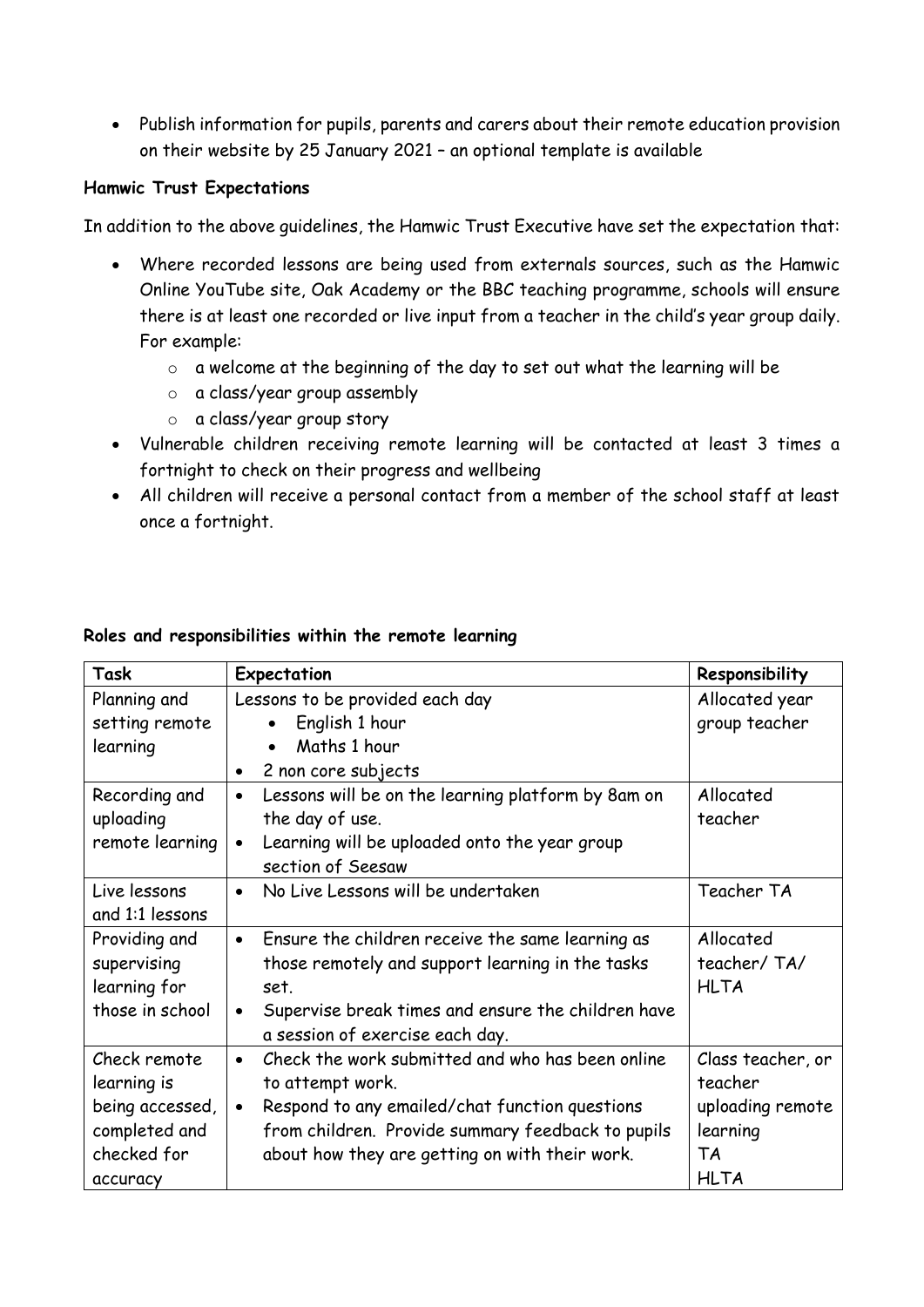|                                                                                                          | Reading, writing and maths work, all completed work<br>$\bullet$<br>submitted by 1pm to be guaranteed teacher<br>response and comments by 5pm.                                                                                                                                                                                                                                                                                                                                                                   |                                          |
|----------------------------------------------------------------------------------------------------------|------------------------------------------------------------------------------------------------------------------------------------------------------------------------------------------------------------------------------------------------------------------------------------------------------------------------------------------------------------------------------------------------------------------------------------------------------------------------------------------------------------------|------------------------------------------|
|                                                                                                          | Non core subjects will have a response with 24<br>٠<br>hours                                                                                                                                                                                                                                                                                                                                                                                                                                                     |                                          |
|                                                                                                          | Ensure some lessons give children immediate<br>$\bullet$<br>feedback through teacher checking or self-marking<br>answer sheets                                                                                                                                                                                                                                                                                                                                                                                   |                                          |
| Contact<br>vulnerable<br>children<br>working at<br>home                                                  | A telephone call should be made to the child 3 times<br>$\bullet$<br>a fortnight. Wherever possible speak to the child<br>and not just the parent.                                                                                                                                                                                                                                                                                                                                                               | TA/Pastoral/SE<br>N/office               |
| Contact other<br>children<br>working at<br>home                                                          | A phone call should be made to the child once a<br>$\bullet$<br>fortnight Wherever possible speak to the child and<br>not just the parent                                                                                                                                                                                                                                                                                                                                                                        | TA/Pastoral/SE<br>N/office               |
| Ensure the<br>learning<br>platform is<br>robust                                                          | Check the network connection is school is working<br>$\bullet$<br>well each day<br>Ensure children have the necessary IT equipment<br>$\bullet$<br>and stationary to work remotely.                                                                                                                                                                                                                                                                                                                              | <b>Business</b><br>manager/IT<br>manager |
| Ensure<br>safeguarding<br>concerns are<br>being<br>monitored and<br>addressed as<br>per the CP<br>policy | Ensure staff are clear of how to report any<br>$\bullet$<br>safeguarding concerns they become aware of when<br>children are learning from home.<br>Ensure children are aware of how to report any<br>$\bullet$<br>concerns they have about online content.<br>Ensure all children carry out an online safety<br>$\bullet$<br>update/assembly at least fortnightly<br>Ensure children with CP concerns are taught in<br>school. If this is not possible, ensure that there<br>are regular sightings of the child. | DSL/DDSL                                 |
| Monitor the<br>quality of<br>remote learning                                                             | Ensure learning is consistently high quality for all<br>$\bullet$<br>children<br>Ensure the remote learning offer is on the website<br>Ensure parent know the channels for in-school<br>٠<br>communication should they wish to feedback about<br>the remote learning offer                                                                                                                                                                                                                                       | HT/DHT                                   |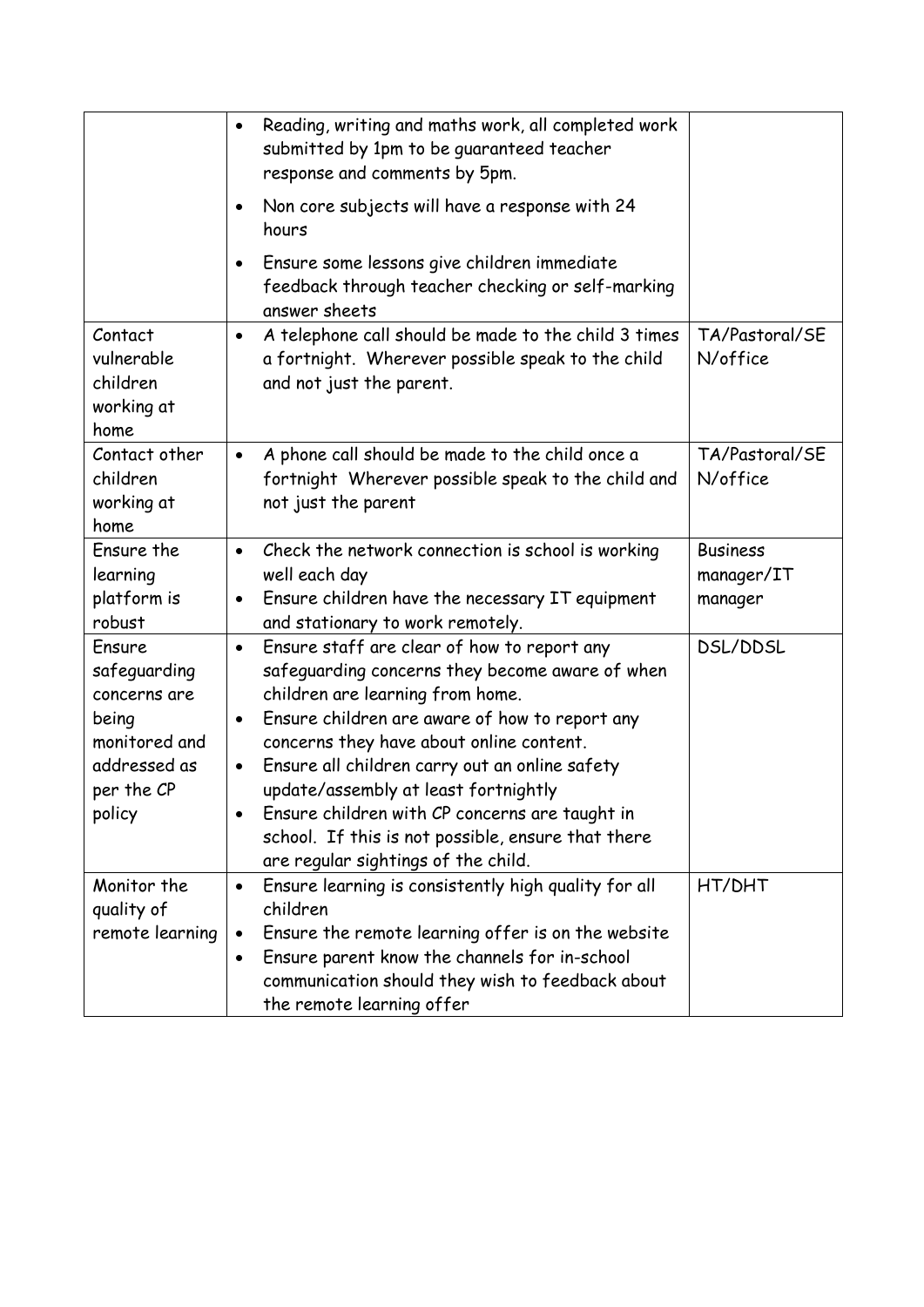#### **Staff expectations**

If staff are given permission to carry out remote learning activity from home, they are expected to:

- Dress professionally for any lessons
- Be available to respond to children and carry out other work duties required from 10 minutes before the school day begins to 10 minutes after the school day ends
- Respond to messages received from children and parents within the working day about the remote learning on that same day
- Alert the DSL and senior leaders on the second day a child does not attend or access the work set
- Ensure children understand the behaviour expectations within a live lesson
- Only respond to a child or parent using a work email or platform account

#### **Attendance**

- Parents will be asked to notify the school if their child is unwell and is unable to access remote learning. In this case, the attendance code will remain X. However, teachers will make a note not to expect the child to attend/submit learning on this day
- Where a staff member leading remote learning becomes unwell, parents will be notified if this means learning will be sent or delivered by a different school contact.

#### **Safeguarding**

- Staff are required to alert the Designated Safeguarding Lead (DSL) if they have any concerns about a child's welfare during a period of remote learning
- The school will continue to engage with social services and attend meetings where necessary
- Any parent who wishes to raise a safeguarding concern should do this in the usual way via the school office who will put them in contact with the DSL or Headteacher
- The school will ensure that online safety is referenced regularly within a period of remote learning. Parents will be reminded of the need to ensure their child is only accessing appropriate content while away from school and that personal data is being protected. <https://www.bbc.co.uk/newsround/44074704>
- Pupils are encouraged to communicate through the remote platform/school email system rather than by personal email. Where a child uses a personal email the teacher will ensure that any response also copies in the parent (or line manager if the parent email isn't available)

#### **Health and wellbeing for staff while working remotely**

 In addition to the many resources available on the HET Health and Wellbeing intranet pages, there is a specific section on COVID-19: [https://intranet.hamwic.org/health](https://intranet.hamwic.org/health-wellbeing-for-staff/)[wellbeing-for-staff/](https://intranet.hamwic.org/health-wellbeing-for-staff/)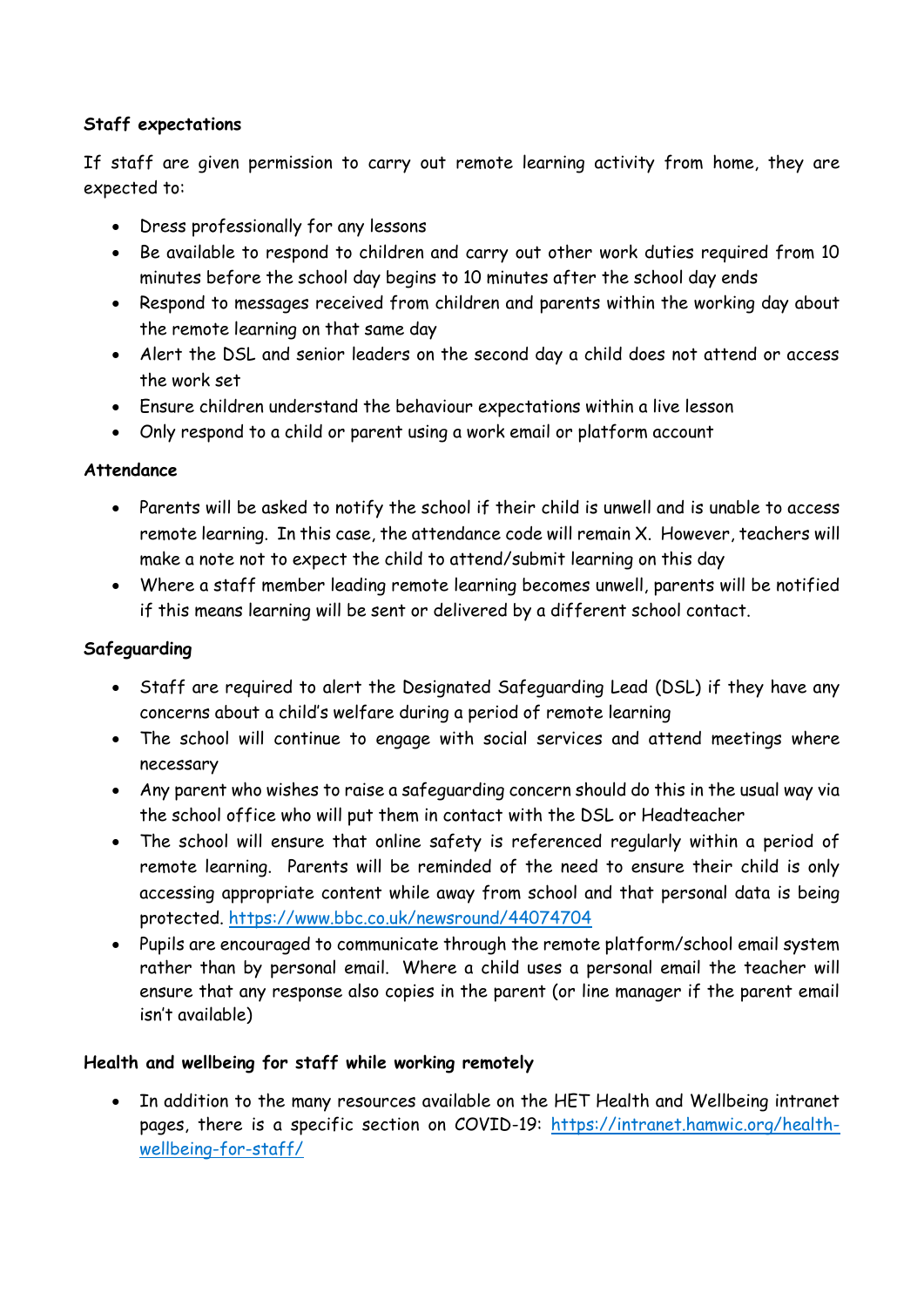- Staff can access our confidential Employee Assistance Programme, via Health Assured, offering 24-hour assistance and support, 7 days a week. The number is 0800 0305 182.
- Able Futures offer an access to work mental health support service and can be contacted on 0800 321137.
- The Department for Education is providing additional support for both pupil and staff wellbeing in the current situation. Information about the extra mental health [support](https://www.gov.uk/government/news/extra-mental-health-support-for-pupils-and-teachers) for pupils and [teachers](https://www.gov.uk/government/news/extra-mental-health-support-for-pupils-and-teachers) is available.
- The Education Support [Partnership](http://www.educationsupport.org.uk/) provides a free helpline for school staff and targeted support for mental health and wellbeing.